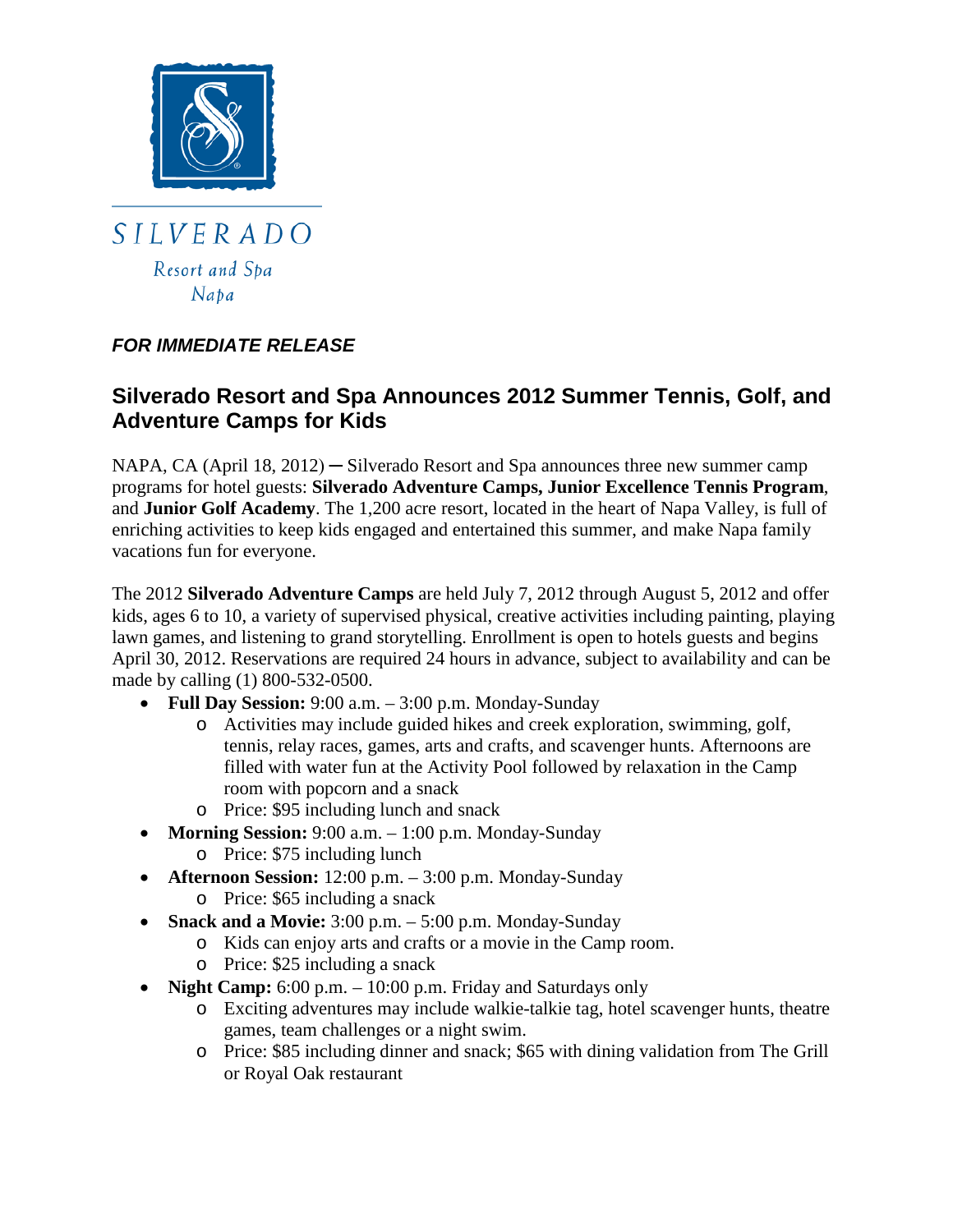The 2012 **Silverado Junior Excellence Tennis Program**, in partnership with Peter Burwash International (PBI), is held June 11, 2012 through August 17, 2012 and offers weekly classes for beginners through competitive level players. The program takes place on one of 13 plexi-pave tennis courts throughout the resort, 3 of which are lighted. Enrollment is open to hotels guests and Napa residents. For registration, please contact Silverado's Head Tennis Professional James Rutherford at (1) 707-257-0200 ext. 5313.

- **Pee Wees Package** (ages 5-8): 9:00 a.m. 10:00 a.m. Monday and Thursday
	- o Pee Wees classes are for beginning players and emphasize the development of basic motor skills using rackets, balls, and tennis court dimensions.
	- o Price: \$125 for a total of 8 classes for Napa Residents; \$17.00 per class for Napa Residents; \$25.00 per class for Hotel Guests
- **Hot Shots Package** (ages 9-12): 9:00 a.m. 10:00 a.m. Tuesday and Friday
	- o Hot Shots classes emphasize racquet skills, the fundamentals of tennis using PBI teaching concepts, and understanding point-play through fun competition.
	- o Price: \$125 for a total of 8 classes for Napa Residents; \$17.00 per class for Napa Residents; \$25.00 per class for Hotel Guests
- **Weekday Rollers Package** (ages 10 and up): 10:00 a.m. 12:00 p.m. Monday through Friday
	- o The Weekday Rollers class is for juniors and focuses on building fundamentals.
	- o Price: \$140.00 per week for Napa Residents; \$34.00 per class for Napa Residents; \$45.00 per class for Hotel Guests
- **Private Lessons:** available Monday through Friday for students enrolled in one of the monthly programs; \$65 per hour for Napa Residents

The 2012 **Silverado Junior Golf Academy** offers kids of different ages and skill levels multiple programs throughout the summer to learn the game of golf, fitness training, and life skills such as decision making and integrity. Enrollment is open to hotel guests and Napa residents. For registration and an application, please contact Silverado's Golf Academy Director Tara Lipanovich at (1) 707-257-5463 or visit [www.silveradogolfresort.com.](http://www.silveradogolfresort.com/)

- **Little Novice Academy** (ages 3-5): 4:30 p.m. 5:15 p.m. Sundays from April 15, 2012 through October 31, 2012
	- o This program is an introductory course to develop basic skills and learn the golf swing, and includes many fitness activities.
	- o Price: \$85 per month; \$25.00 per class for Hotel Guests
- **Prep Academy** (ages 6-9):  $3:30$  p.m.  $-4:30$  p.m. Sundays from April 15, 2012 through October 31, 2012
	- o Using the Titelist Performance Institute's model for teaching junior golfers, students become better overall athletes and golfers while having fun with their peers.
	- o Price: \$100 per month; \$25.00 per class for Hotel Guests
- **Summer Sessions for Junior Varsity Youth** (ages 9-15): 10:00 a.m. 1:00 p.m.
	- Tuesdays through Thursdays from July 3, 2012 through August 2, 2012
		- o This program covers chipping, pitching, putting, full swing mechanics, bunkers, and on-course play.
		- o Pricing includes Academy hat, towel, car window decal, divot tool, tees, ball markers, healthy snacks, all instruction, practice balls and a favorite "burger dog" from the Silverado Snack Shack on the last day of the academy.
		- o Price: \$225 per session; one session per week